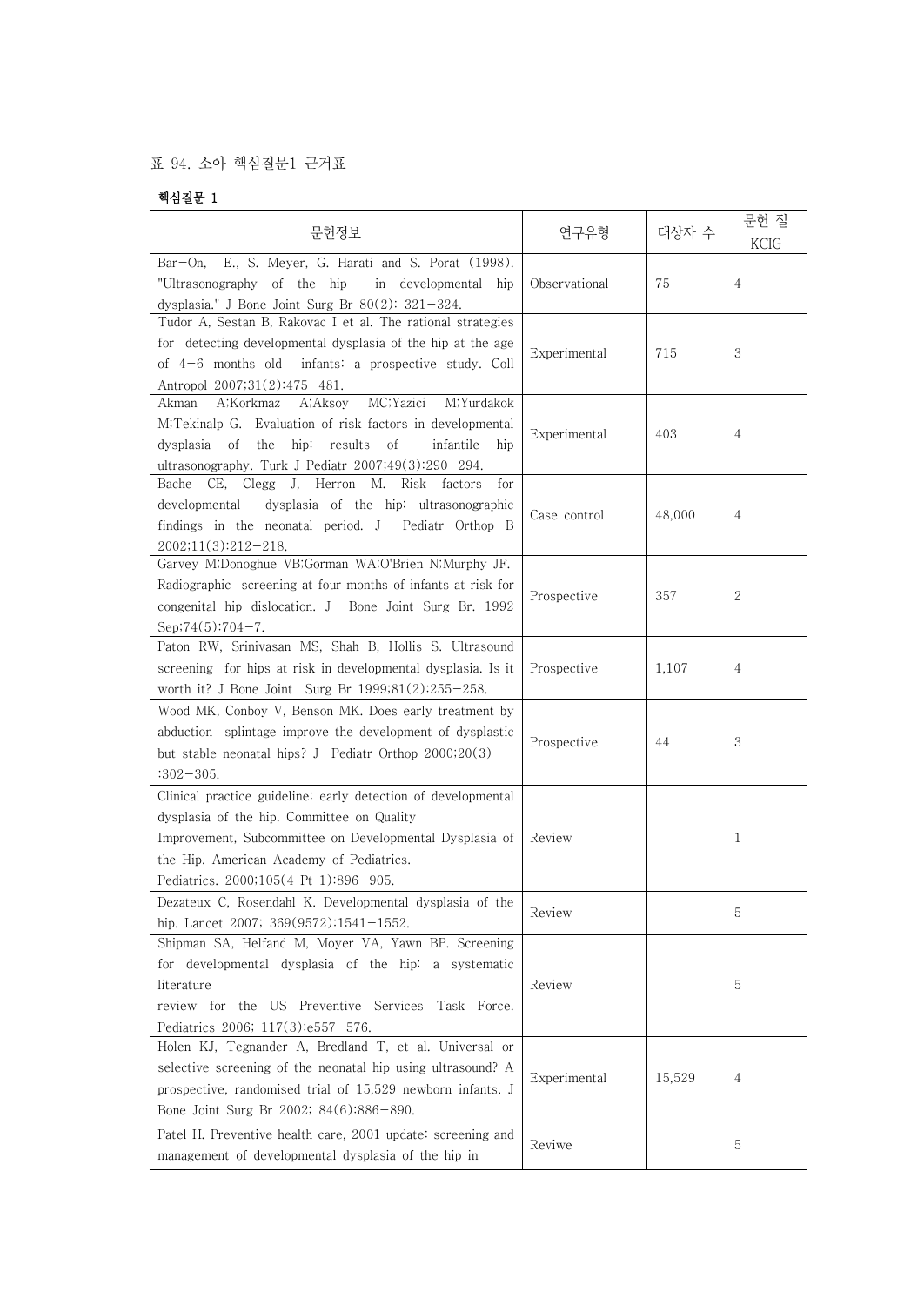| newborns. CMAJ 2001; 164(12):1669-1677.                                                                                                                                                                                                                                             |               |        |              |
|-------------------------------------------------------------------------------------------------------------------------------------------------------------------------------------------------------------------------------------------------------------------------------------|---------------|--------|--------------|
| Rosendahl K, Markestad T, Lie RT. Ultrasound screening<br>for developmental dysplasia of the hip in the neonate: the<br>effect on treatment rate and prevalence of late cases.<br>Pediatrics 1994; 94(1):47-52.                                                                     | Experimental  | 11,925 | $\mathbf{2}$ |
| Woolacott<br>NF.<br>Puhan MA,<br>Steurer<br>J.<br>Kleijnen<br>J.<br>Ultrasonography in screening for developmental dysplasia of<br>newborns:<br>systematic<br>the<br>hip<br>in<br>review.<br>BMJ<br>2005;330(7505):1413.                                                            | Review        |        | 2            |
| Lowry CA, Donoghue VB, Murphy JF.<br>Auditing hip<br>ultrasound screening of infants at increased risk of<br>developmental<br>dysplasia of the hip. Arch Dis Child 2005; $90(6):579-581$ .                                                                                          | Review        | 5,485  | 5            |
| Tonnis D, Storch K, Ulbrich H. Results of newborn<br>screening for CDH with and without sonography and<br>correlation of risk<br>factors. J Pediatr Orthop 1990; $10(2):145-152$ .                                                                                                  | Review        | 3,897  | 5            |
| Clarke NM, Clegg J, Al-Chalabi AN. Ultrasound screening<br>of hips at risk for CDH. Failure to reduce the incidence of<br>late cases. J Bone Joint Surg Br 1989; $71(1):9-12$ .                                                                                                     | Review        | 448    | 5            |
| Boeree NR, Clarke NM. Ultrasound imaging and secondary<br>screening for congenital dislocation of the hip. J Bone<br>Joint Surg Br 1994; $76(4):525-533$ .                                                                                                                          | Review        | 26,952 | 5            |
| Teanby DN, Paton RW. Ultrasound screening for congenital<br>dislocation of the hip: a limited targeted programme. J<br>Pediatr Orthop 1997; $17(2):202-204$ .                                                                                                                       | Review        | 4,000  | 5            |
| Roovers EA, Boere-Boonekamp MM, Mostert AK, Castelein<br>RM, Zielhuis GA, Kerkhoff TH. The natural history of<br>developmental dysplasia of the hip: sonographic findings in<br>infants of $1-3$ months of age. J Pediatr Orthop B 2005;<br>$14(5):325-330.$                        | Observational | 5,170  | 5            |
| Giannakopoulou C, Aligizakis A, Korakaki E, et al. Neonatal<br>screening for developmental dysplasia of the hip on the<br>maternity wards in Crete, Greece. correlation to risk<br>factors. Clin Exp Obstet<br>Gynecol 2002; 29(2):148-152.                                         | Review        | 6,140  | 5            |
| Riboni G, Bellini A, Serantoni S, Rognoni E, Bisanti L.<br>Ultrasound screening for developmental dysplasia of the hip.<br>Pediatr Radiol 2003; 33(7):475-481.                                                                                                                      | Observational | 8,896  | 3            |
| Elbourne D, Dezateux C, Arthur R, et al. Ultrasonography in<br>diagnosis and management of developmental hip<br>the<br>dysplasia (UK Hip Trial): clinical and economic results of a<br>multicentre<br>randomised<br>controlled<br>2002;<br>trial.<br>Lancet<br>360(9350):2009-2017. | Experimental  | 629    | 2            |